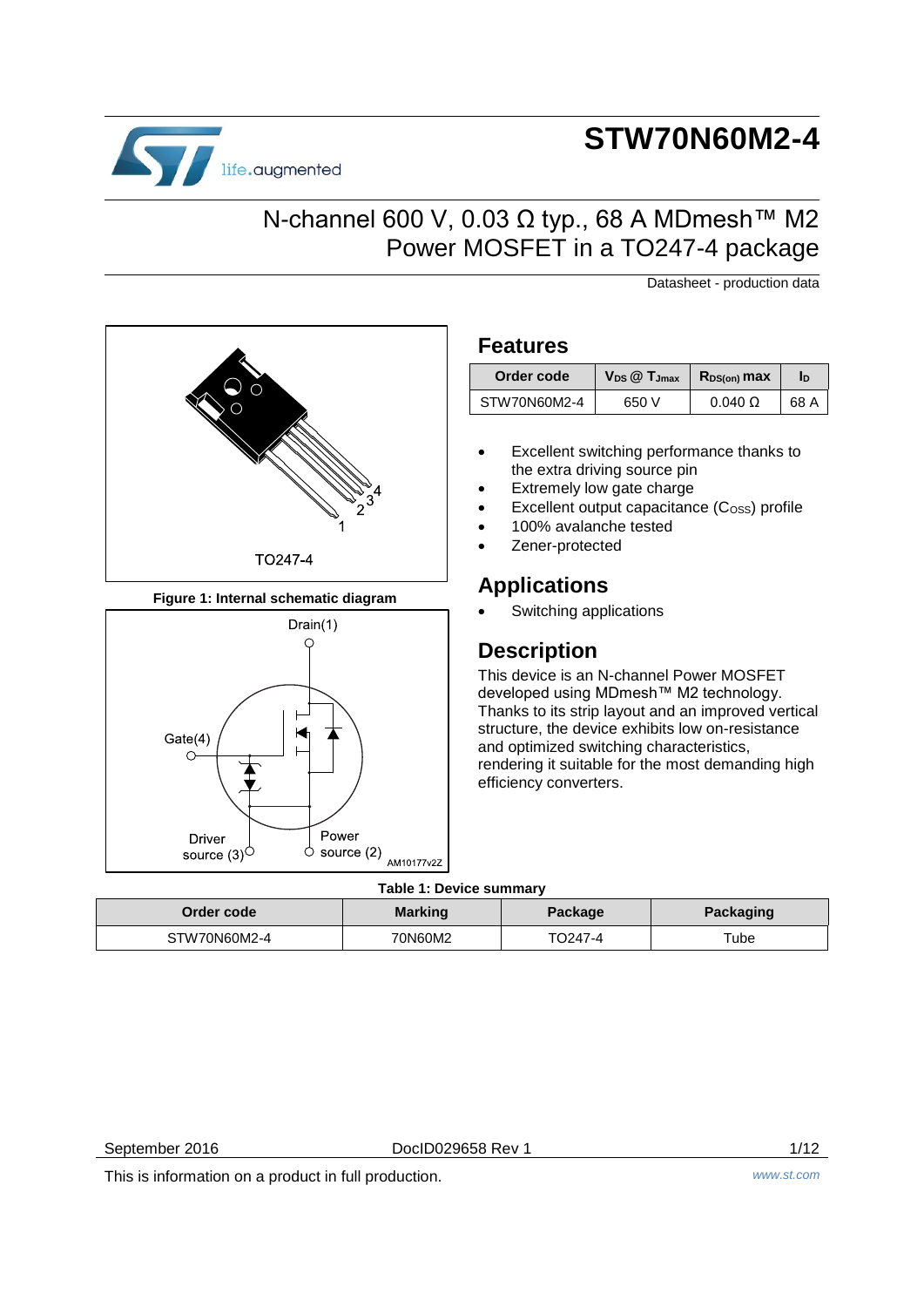# **Contents Contents**

# **Contents**

| 2 <sup>1</sup> |  |  |
|----------------|--|--|
|                |  |  |
|                |  |  |
| $\overline{4}$ |  |  |
|                |  |  |
| 5 <sup>5</sup> |  |  |

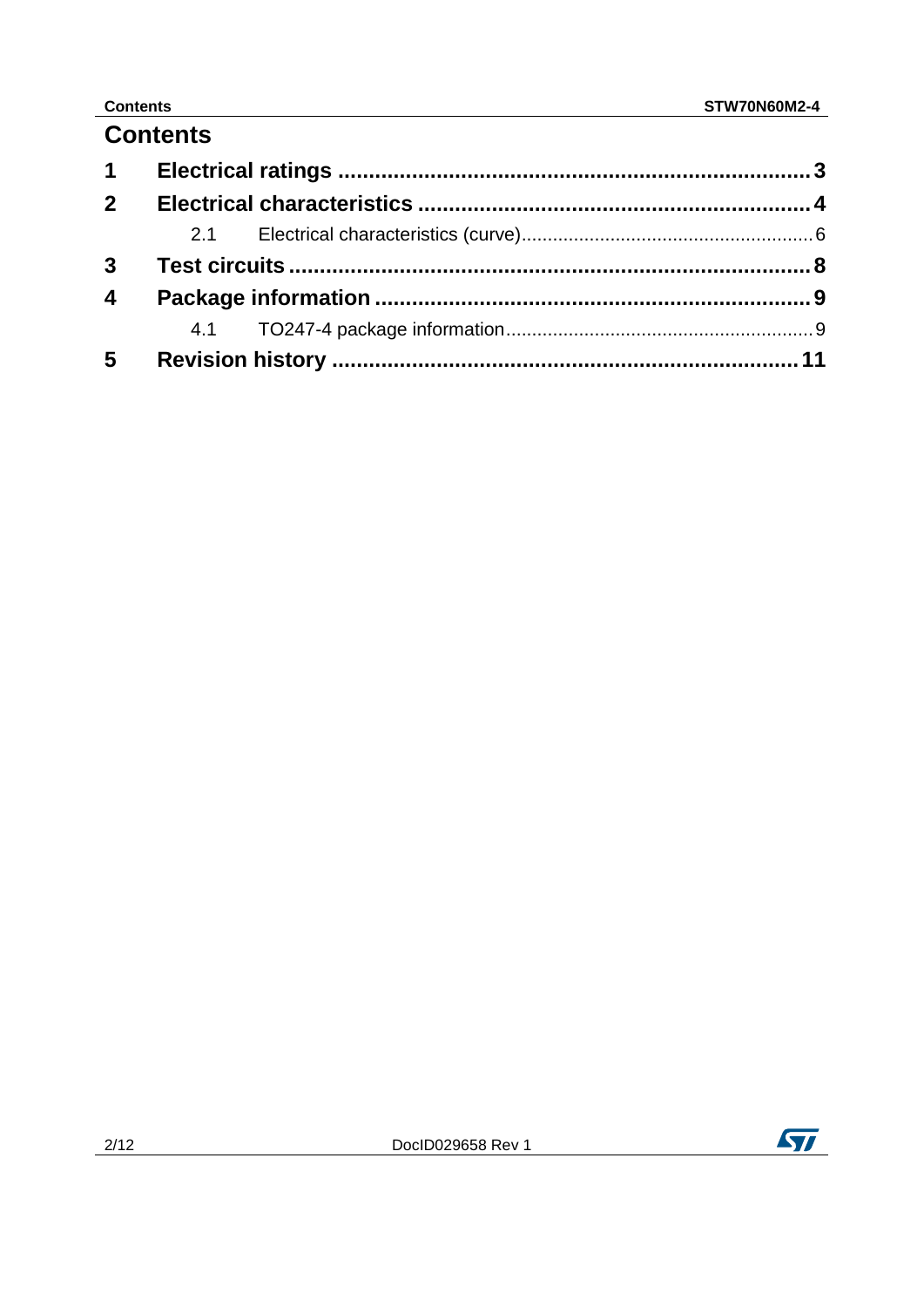# **1 Electrical ratings**

**Table 2: Absolute maximum ratings**

<span id="page-2-0"></span>

| <b>Symbol</b>     | <b>Parameter</b>                                                                               | Value        | Unit |
|-------------------|------------------------------------------------------------------------------------------------|--------------|------|
| VGS               | Gate-source voltage                                                                            | ±25          | V    |
| In.               | Drain current (continuous) at $T_c = 25 °C$                                                    | 68           | A    |
| <b>I</b> D        | Drain current (continuous) at $T_c = 100 °C$                                                   | 43           | A    |
| Im <sup>(1)</sup> | Drain current (pulsed)                                                                         | 272          | A    |
| $P_{TOT}$         | Total dissipation at $T_c = 25 °C$                                                             | 450          | W    |
| <b>LAR</b>        | Avalanche current, repetitive or not repetitive (pulse width limited by<br>$T_{\text{imax}}$ ) | 10           | A    |
| E <sub>AS</sub>   | Single pulse avalanche energy (starting $T = 25^{\circ}C$ , $I_D = 10 A$ ;<br>$V_{DD} = 50 V$  | 1500         | mJ   |
| $dv/dt$ $(2)$     | Peak diode recovery voltage slope                                                              | 15           | V/ns |
| $dv/dt$ $(3)$     | MOSFET dv/dt ruggedness                                                                        | 50           | V/ns |
| $T_{\text{std}}$  | Storage temperature range                                                                      |              |      |
| $T_{j}$           | Operating junction temperature range                                                           | $-55$ to 150 | °C   |

### **Notes:**

<span id="page-2-1"></span> $(1)$ Pulse width limited by safe operating area

<span id="page-2-3"></span><span id="page-2-2"></span> $^{(2)}$ I<sub>SD</sub> ≤ 68 A, di/dt = 400 A/µs, V<sub>DS(peak)</sub> < V<sub>(BR)</sub>pss, V<sub>DD</sub> = 400 V  $^{(3)}V_{DS} \leq 480$  V

| Table 3: Thermal data |
|-----------------------|
|-----------------------|

| <b>Symbol</b>         | <b>Parameter</b>                        | Value | Unit |
|-----------------------|-----------------------------------------|-------|------|
| R <sub>thi-case</sub> | Thermal resistance junction-case max    | 0.28  | °C∕W |
| $R_{\text{thi-amb}}$  | Thermal resistance junction-ambient max | 50    | °C∕W |

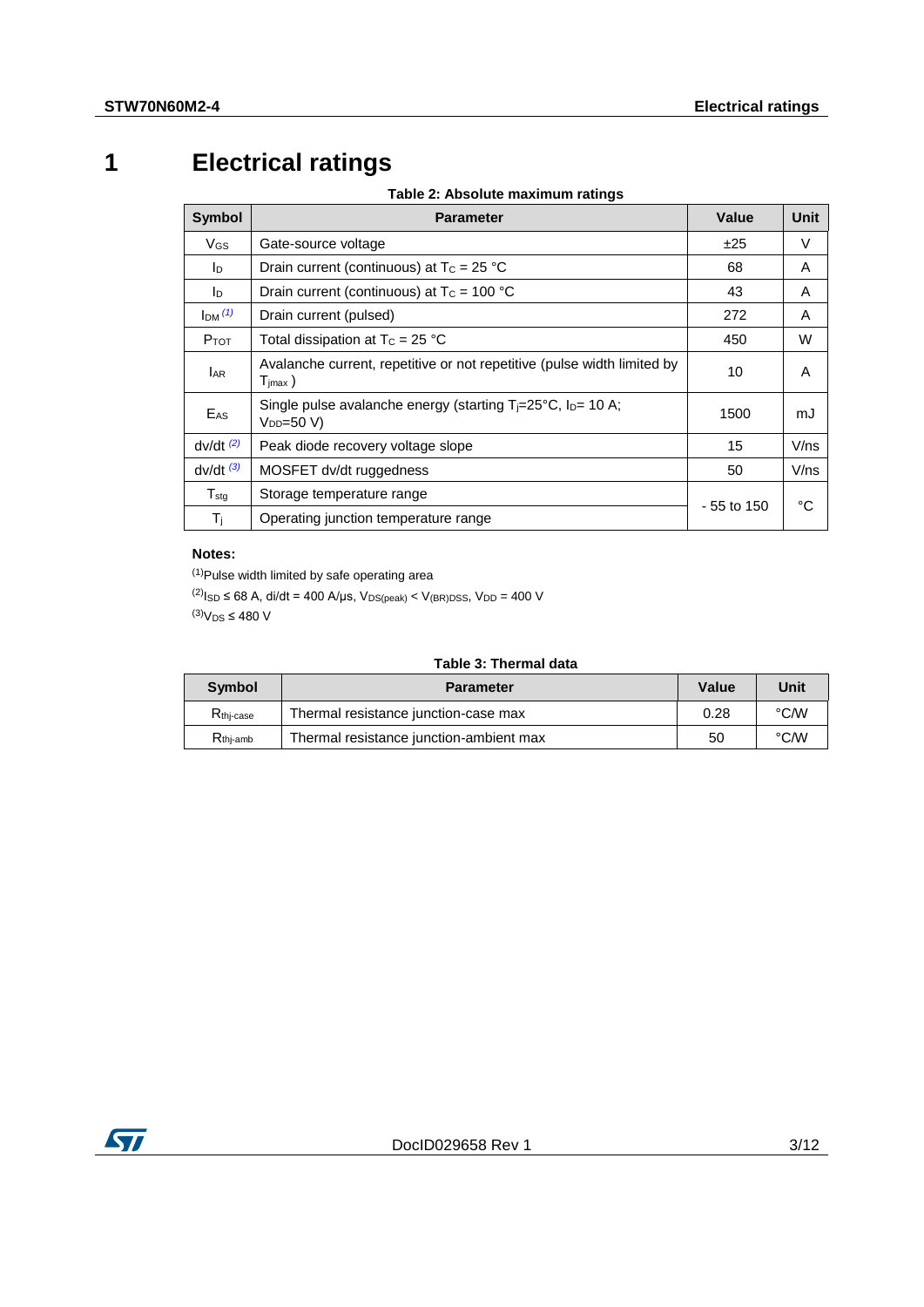# **2 Electrical characteristics**

<span id="page-3-0"></span> $(Tc = 25 °C$  unless otherwise specified)

| <b>Symbol</b>    | <b>Parameter</b>                      | <b>Test conditions</b>                                           | Min.           | Typ.  | Max.    | <b>Unit</b> |
|------------------|---------------------------------------|------------------------------------------------------------------|----------------|-------|---------|-------------|
| $V_{(BR)DSS}$    | Drain-source breakdown<br>voltage     | $I_D = 1$ mA, $V_{GS} = 0$                                       | 600            |       |         | V           |
| $I_{\text{DSS}}$ | Zero gate voltage                     | $V_{GS} = 0$ , $V_{DS} = 600$ V                                  |                |       | 1<br>μA |             |
|                  | drain current                         | $V_{GS} = 0$ , $V_{DS} = 600$ V,<br>T <sub>C</sub> =125 °C $(1)$ |                |       | 100     | μA          |
| lgss             | Gate-body leakage<br>current          | $V_{DS} = 0.$ $V_{GS} = \pm 25$ V                                |                |       | ±10     | nA          |
| $V$ GS(th)       | Gate threshold voltage                | $V_{DS}$ = $V_{GS}$ , $I_D$ = 250 $\mu$ A                        | $\overline{2}$ | 3     | 4       | $\vee$      |
| $R_{DS(on)}$     | Static drain-source on-<br>resistance | $V$ <sub>GS</sub> = 10 V, $I_D$ = 34 A                           |                | 0.030 | 0.040   | Ω           |

### **Table 4: On /off states**

### **Notes:**

<span id="page-3-1"></span>(1)Defined by design, not subject to production test.

| <b>Symbol</b>                 | <b>Parameter</b>                 | <b>Test conditions</b>                         | Min.                     | Typ. | Max.                     | <b>Unit</b> |
|-------------------------------|----------------------------------|------------------------------------------------|--------------------------|------|--------------------------|-------------|
| $C$ <sub>iss</sub>            | Input capacitance                |                                                | ٠                        | 5200 |                          | pF          |
| C <sub>oss</sub>              | Output capacitance               | $V_{DS} = 100$ V, f = 1 MHz,                   |                          | 250  |                          | pF          |
| C <sub>rss</sub>              | Reverse transfer<br>capacitance  | $V_{GS} = 0$                                   |                          | 5    |                          | pF          |
| $\mathrm{C}$ oss eq. $^{(1)}$ | Equivalent output<br>capacitance | $V_{GS} = 0$ . $V_{DS} = 0$ to 480 V           | ۰                        | 395  | ٠                        | pF          |
| R <sub>G</sub>                | Intrinsic gate resistance        | $f = 1$ MHz, $I_D = 0$ A                       | ۰                        | 3.3  | $\overline{\phantom{0}}$ | Ω           |
| $Q_g$                         | Total gate charge                | $V_{DD} = 480$ V, $I_D = 68$ A,                |                          | 118  | $\overline{\phantom{0}}$ | nC          |
| $Q_{gs}$                      | Gate-source charge               | $V$ <sub>GS</sub> = 10 V                       |                          | 25   |                          | nC          |
| $Q_{gd}$                      | Gate-drain charge                | (see Figure 15: "Gate charge<br>test circuit") | $\overline{\phantom{0}}$ | 47   | ٠                        | nC          |

### **Table 5: Dynamic**

### **Notes:**

<span id="page-3-2"></span> $(1)$ C<sub>oss eq.</sub> is defined as a constant equivalent capacitance giving the same charging time as C<sub>oss</sub> when V<sub>DS</sub> increases from 0 to 80% VDSS

| <b>Symbol</b> | <b>Parameter</b>    | <b>Test conditions</b>                                         | Min. | Typ. | Max. | Unit |
|---------------|---------------------|----------------------------------------------------------------|------|------|------|------|
| $t_{d(on)}$   | Turn-on delay time  | $V_{DD} = 300$ V, $I_D = 34$ A,                                |      | 30   |      | ns   |
| tr            | Rise time           | $R_G = 4.7 \Omega$ , $V_{GS} = 10 V$                           |      | 10   |      | ns   |
| $t_{d(off)}$  | Turn-off-delay time | (see Figure 14: "Switching<br>times test circuit for resistive |      | 150  |      | ns   |
| t۴            | Fall time           | load" and Figure 19: "Switching<br>time waveform")             |      | 9    |      | ns   |



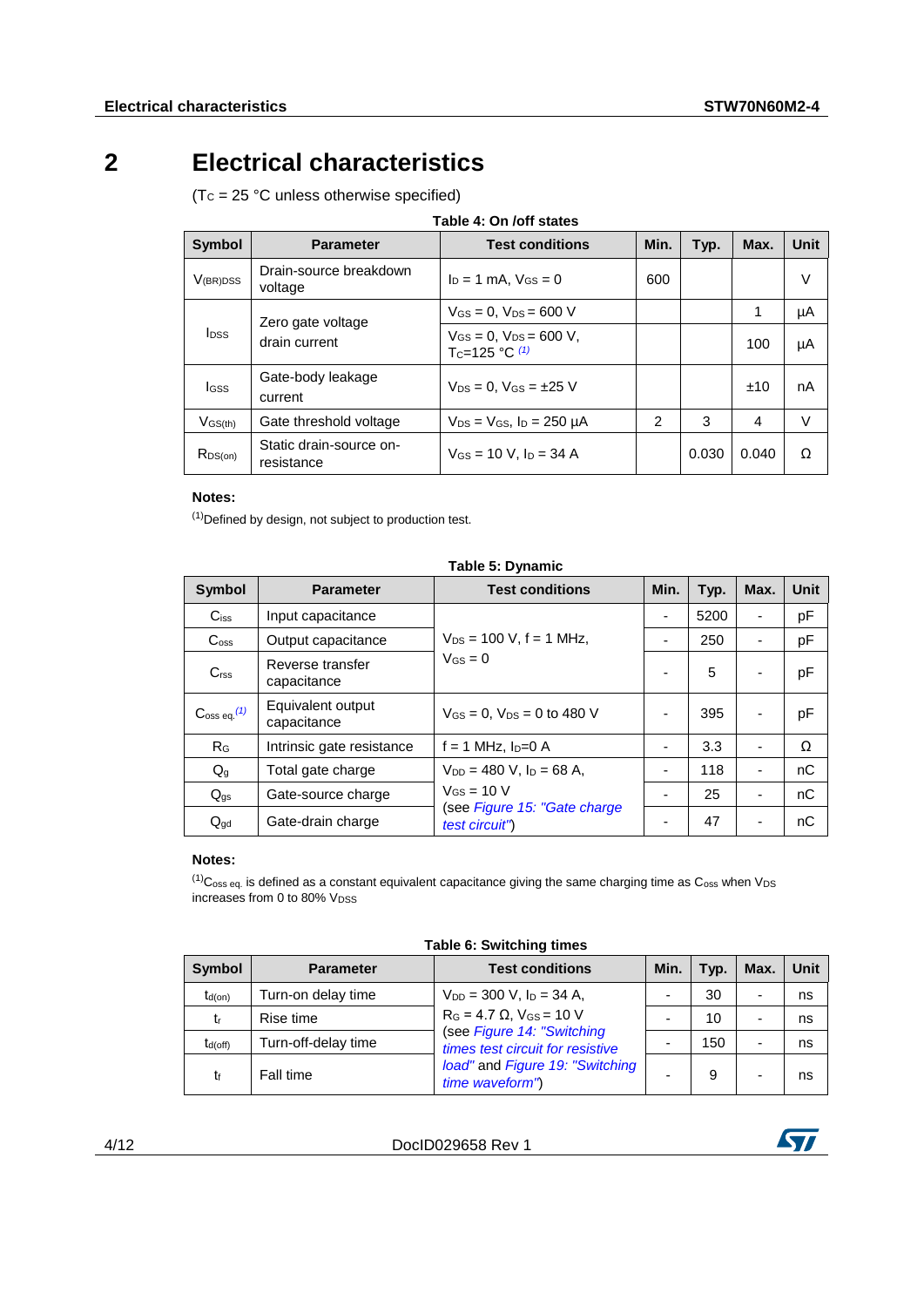### **STW70N60M2-4 Electrical characteristics**

| <b>Symbol</b>            | <b>Parameter</b>                 | <b>Test conditions</b>                                               | Min. | Typ. | Max. | <b>Unit</b> |
|--------------------------|----------------------------------|----------------------------------------------------------------------|------|------|------|-------------|
| lsd.                     | Source-drain current             |                                                                      |      |      | 68   | A           |
| $I_{SDM}$ <sup>(1)</sup> | Source-drain current<br>(pulsed) |                                                                      |      |      | 272  | A           |
| $V_{SD}^{(2)}$           | Forward on voltage               | $Is_D = 68 A$ , $V_{GS} = 0$                                         |      | 0.98 | 1.6  | V           |
| trr                      | Reverse recovery time            | $I_{SD} = 68$ A,                                                     |      | 520  |      | ns          |
| $Q_{rr}$                 | Reverse recovery<br>charge       | $di/dt = 100$ A/ $\mu$ s<br>$V_{DD} = 60 V$                          |      | 12   |      | μC          |
| <b>IRRM</b>              | Reverse recovery<br>current      | (see Figure 18: "Unclamped<br><i>inductive waveform"</i> )           |      | 45   |      | A           |
| $t_{rr}$                 | Reverse recovery time            | $Is_D = 68 A$ ,                                                      |      | 680  |      | ns          |
| $Q_{rr}$                 | Reverse recovery<br>charge       | $di/dt = 100$ A/ $\mu$ s<br>$V_{DD} = 60$ V, T <sub>i</sub> = 150 °C |      | 18   |      | μC          |
| <b>IRRM</b>              | Reverse recovery<br>current      | (see Figure 18: "Unclamped<br><i>inductive waveform"</i> )           |      | 50   |      | A           |

### **Notes:**

<span id="page-4-1"></span> $(1)$ Pulse width limited by safe operating area

<span id="page-4-2"></span><span id="page-4-0"></span> $(2)$ Pulsed: pulse duration = 300 µs, duty cycle 1.5%

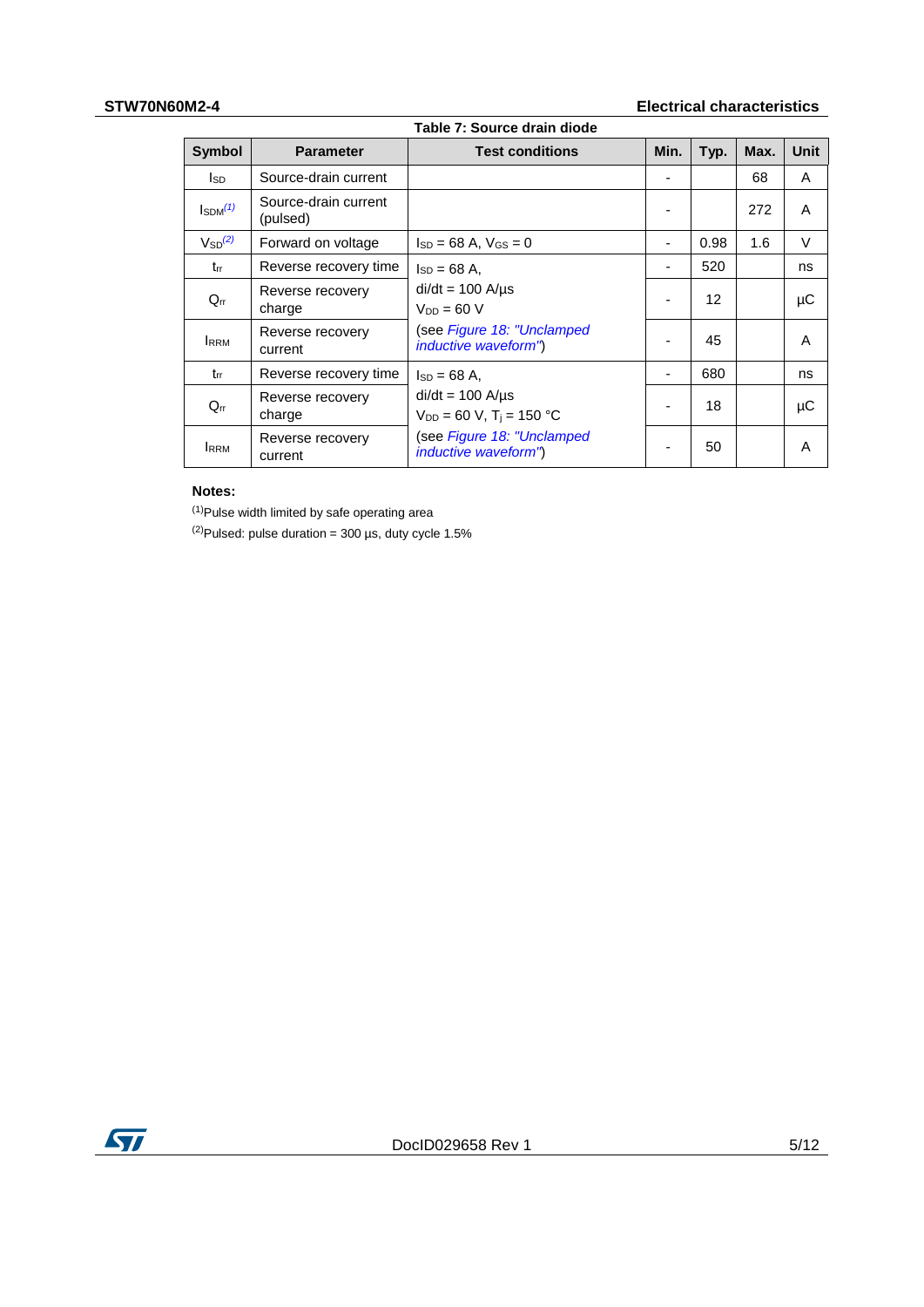

 $Q<sub>g</sub>(nC)$ 

 $\frac{1}{20}$ 

100

 $\overline{10}$ 

 $\overline{0}$ 

 $\overline{20}$ 

 $\overline{30}$ 

 $\overline{40}$ 

 $\overline{50}$ 



 $60$  ID(A)

 $\overline{20}$ 

 $\overline{0}$ 

 $\overline{40}$ 

60

80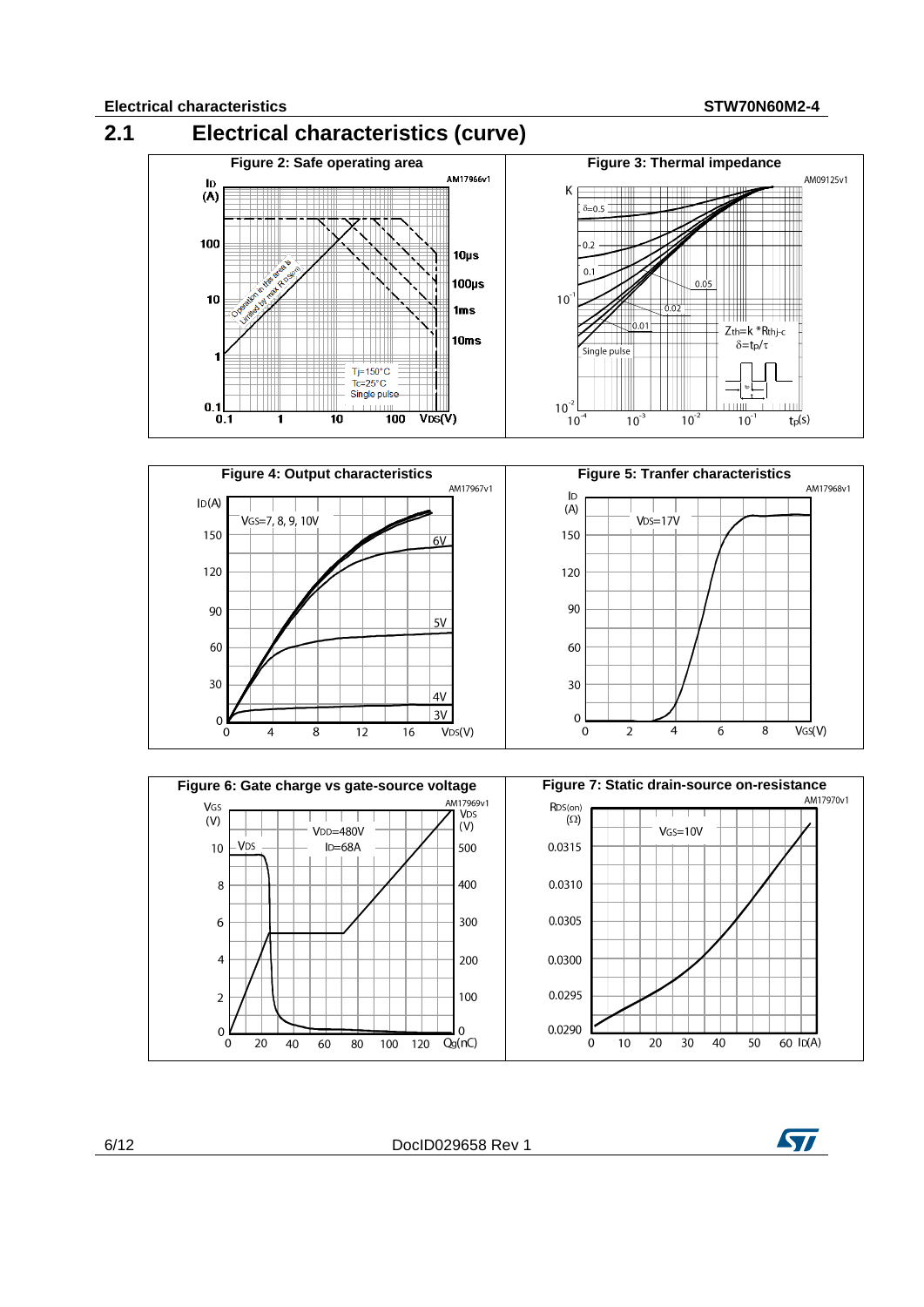### **STW70N60M2-4 Electrical characteristics**









**ST** 

DocID029658 Rev 1 7/12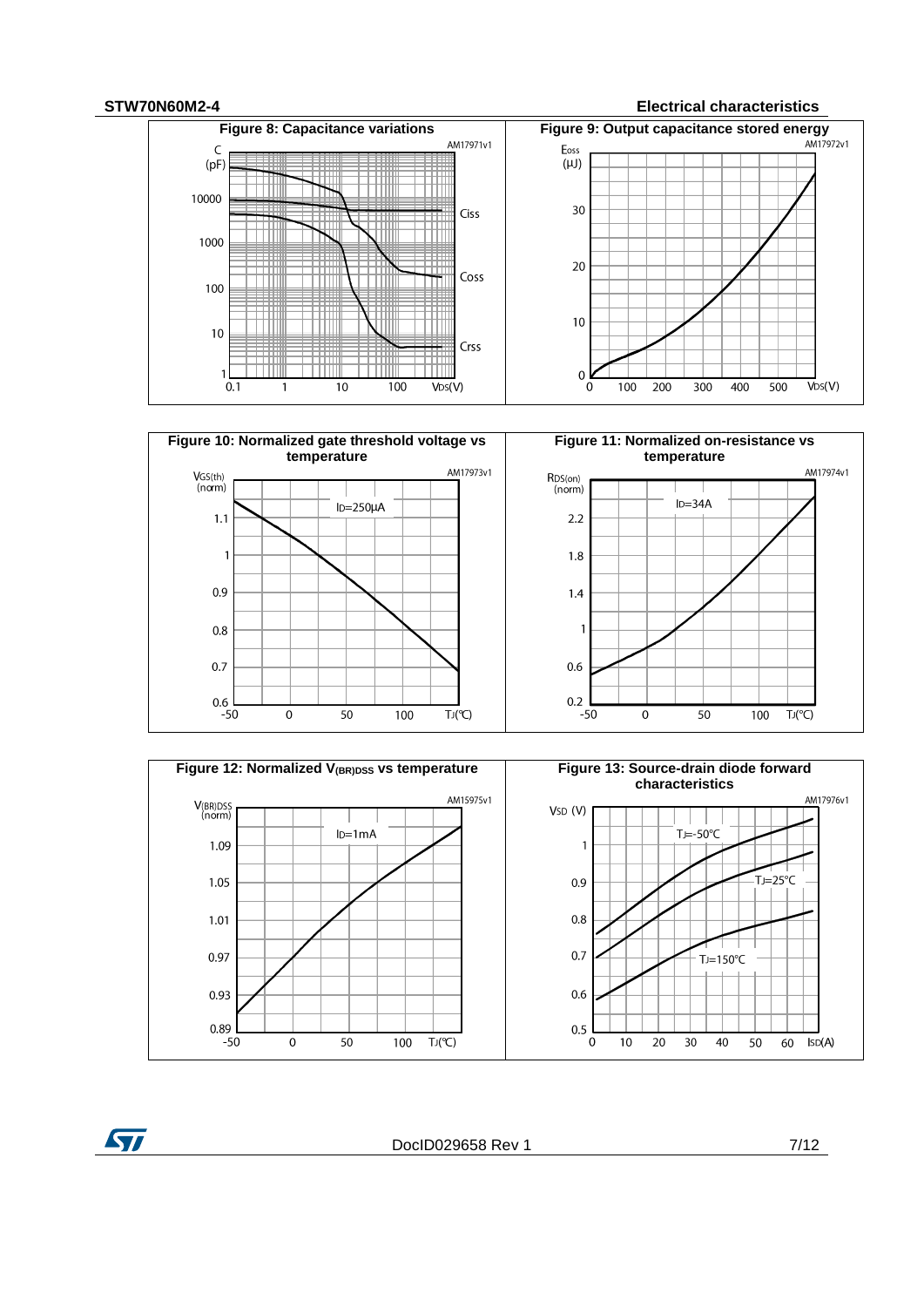# **3 Test circuits**

<span id="page-7-2"></span><span id="page-7-1"></span><span id="page-7-0"></span>



<span id="page-7-4"></span><span id="page-7-3"></span>



8/12 DocID029658 Rev 1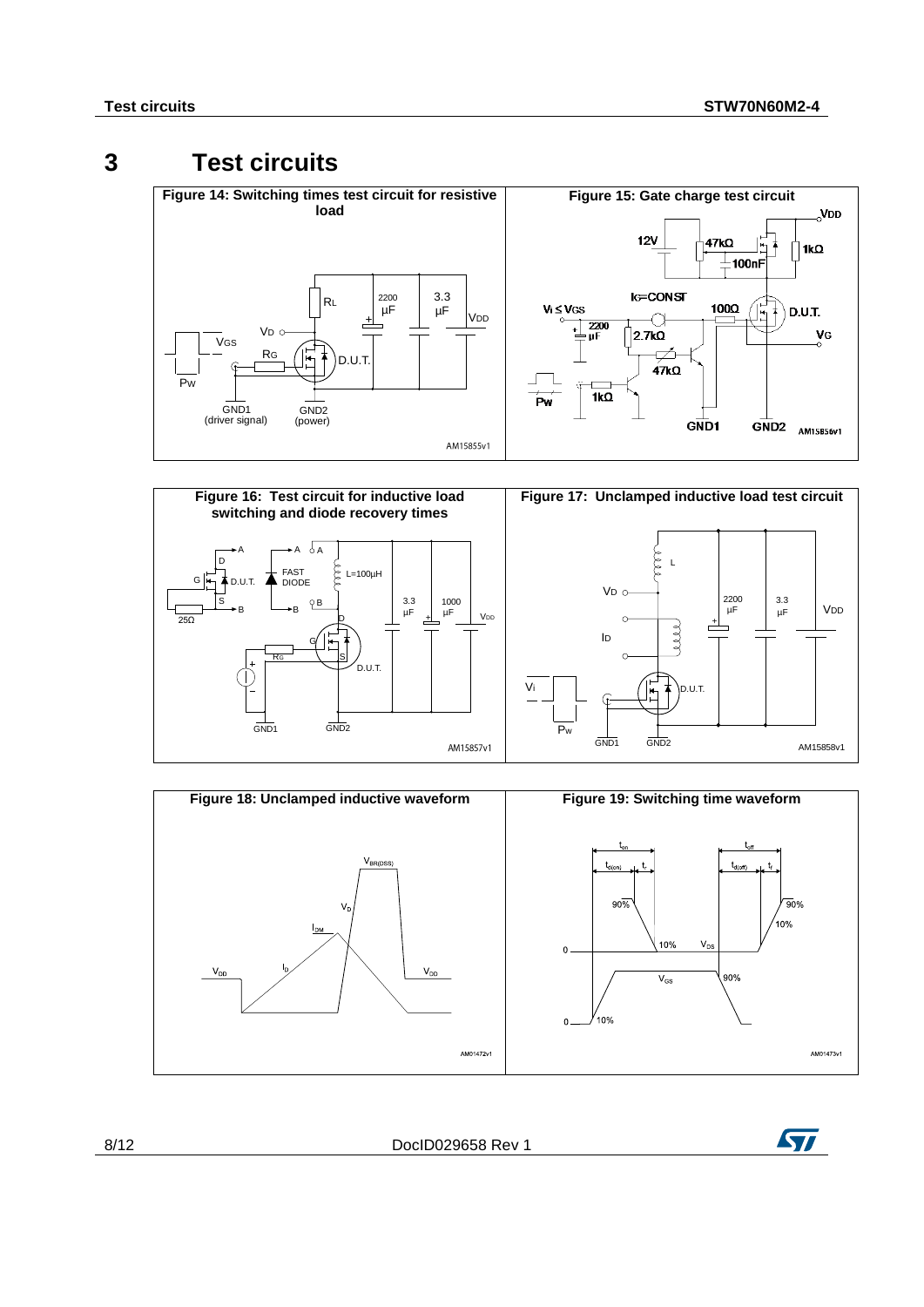ST

# **4 Package information**

<span id="page-8-0"></span>In order to meet environmental requirements, ST offers these devices in different grades of ECOPACK® packages, depending on their level of environmental compliance. ECOPACK® specifications, grade definitions and product status are available at: *www.st.com*. ECOPACK<sup>®</sup> is an ST trademark.

# **4.1 TO247-4 package information**

<span id="page-8-1"></span>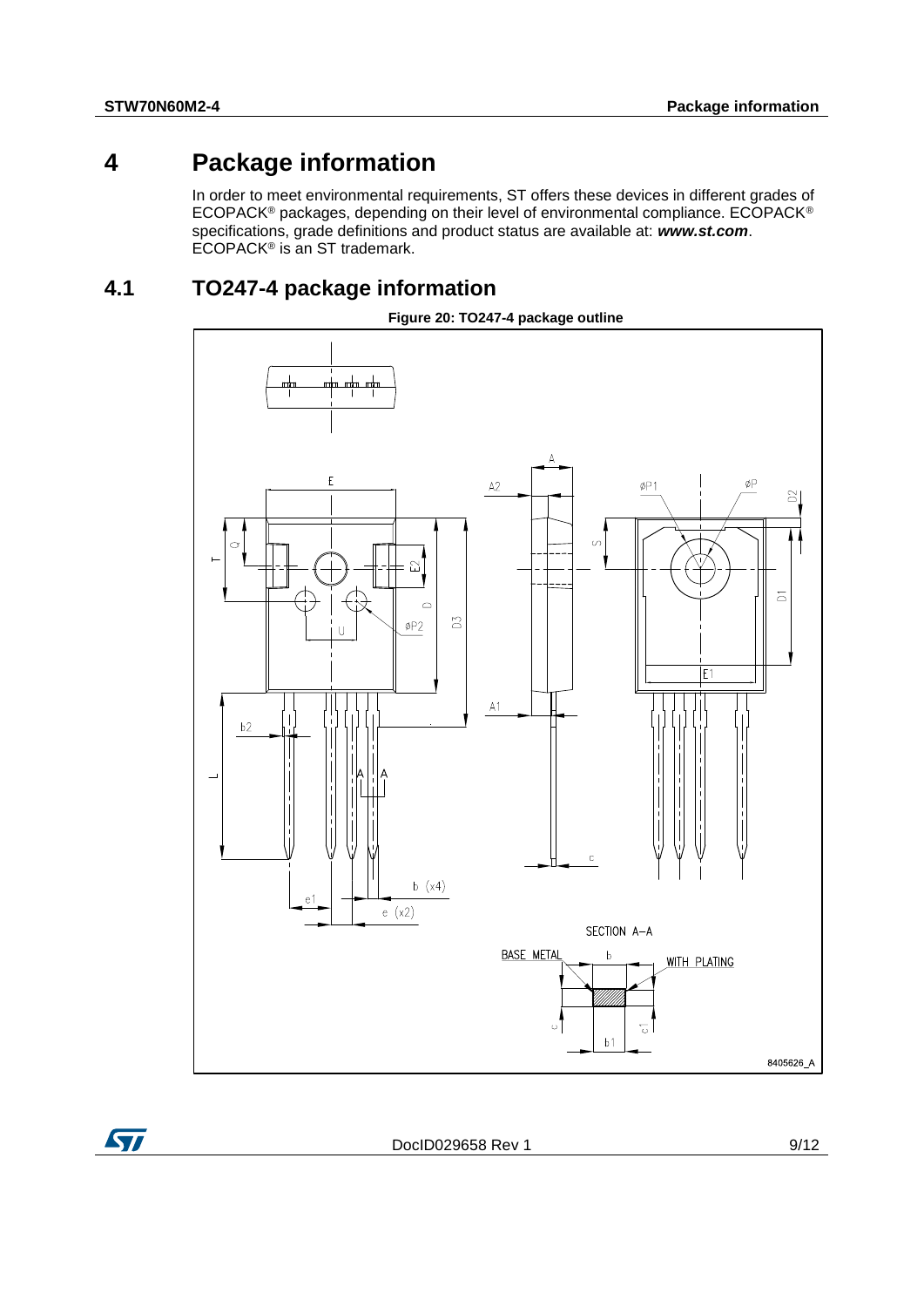### **Package information STW70N60M2-4**

| Table 8: TO247-4 mechanical data |             |       |       |  |  |
|----------------------------------|-------------|-------|-------|--|--|
| Dim.                             |             | mm    |       |  |  |
|                                  | Min.        | Typ.  | Max.  |  |  |
| A                                | 4.90        | 5.00  | 5.10  |  |  |
| A1                               | 2.31        | 2.41  | 2.51  |  |  |
| A2                               | 1.90        | 2.00  | 2.10  |  |  |
| $\sf b$                          | 1.16        |       | 1.29  |  |  |
| b <sub>1</sub>                   | 1.15        | 1.20  | 1.25  |  |  |
| b <sub>2</sub>                   | $\mathbf 0$ |       | 0.20  |  |  |
| $\mathbf{C}$                     | 0.59        |       | 0.66  |  |  |
| c <sub>1</sub>                   | 0.58        | 0.60  | 0.62  |  |  |
| D                                | 20.90       | 21.00 | 21.10 |  |  |
| D <sub>1</sub>                   | 16.25       | 16.55 | 16.85 |  |  |
| D <sub>2</sub>                   | 1.05        | 1.20  | 1.35  |  |  |
| D <sub>3</sub>                   | 24.97       | 25.12 | 25.27 |  |  |
| $\mathsf E$                      | 15.70       | 15.80 | 15.90 |  |  |
| E1                               | 13.10       | 13.30 | 13.50 |  |  |
| E <sub>2</sub>                   | 4.90        | 5.00  | 5.10  |  |  |
| E <sub>3</sub>                   | 2.40        | 2.50  | 2.60  |  |  |
| е                                | 2.44        | 2.54  | 2.64  |  |  |
| e1                               | 4.98        | 5.08  | 5.18  |  |  |
| L                                | 19.80       | 19.92 | 20.10 |  |  |
| P                                | 3.50        | 3.60  | 3.70  |  |  |
| P <sub>1</sub>                   |             |       | 7.40  |  |  |
| P <sub>2</sub>                   | 2.40        | 2.50  | 2.60  |  |  |
| Q                                | 5.60        |       | 6.00  |  |  |
| $\mathsf S$                      |             | 6.15  |       |  |  |
| $\mathsf T$                      | 9.80        |       | 10.20 |  |  |
| U                                | 6.00        |       | 6.40  |  |  |

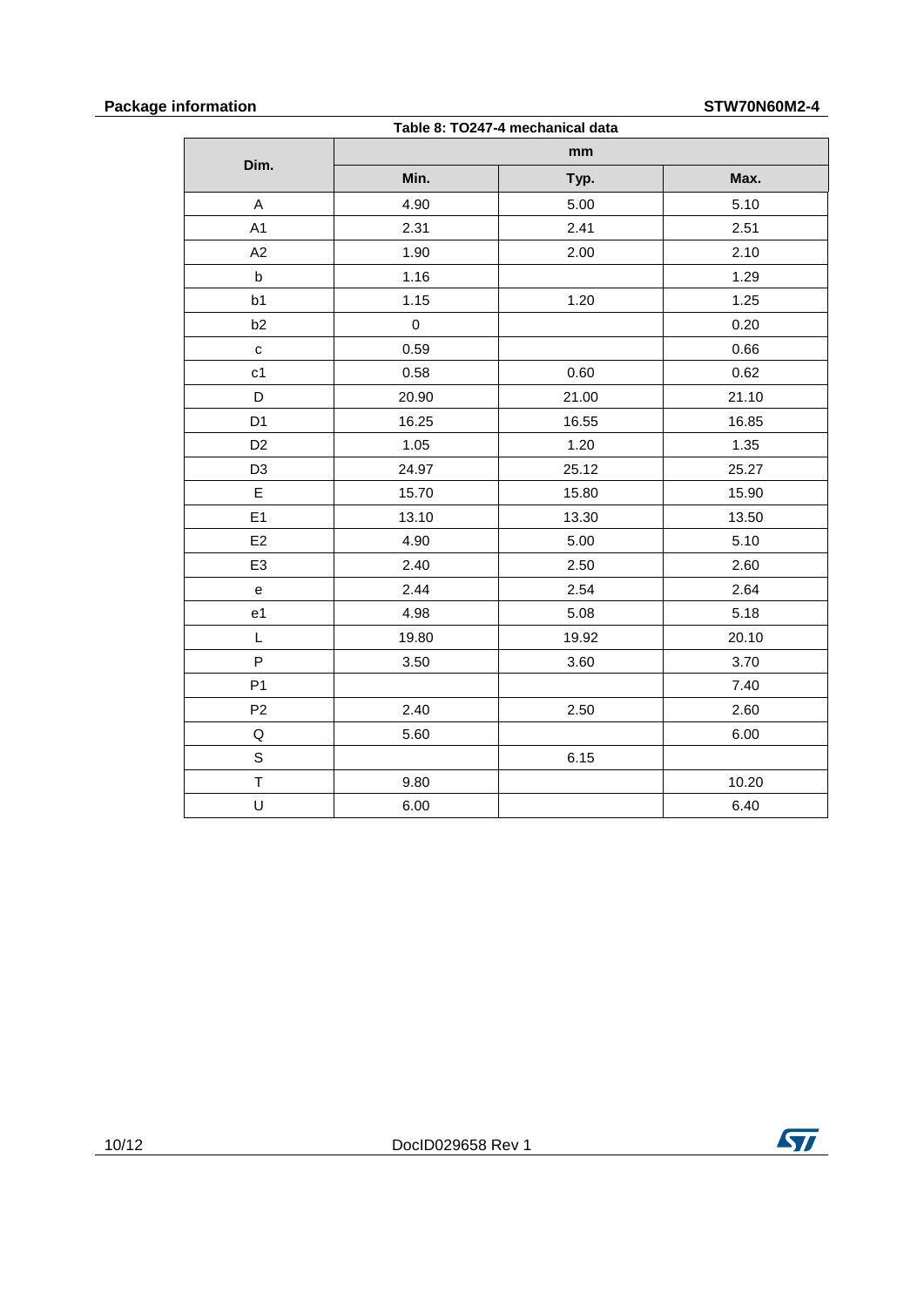# **5 Revision history**

**Table 9: Document revision history**

<span id="page-10-0"></span>

| Date        | <b>Revision</b> | <b>Changes</b>   |
|-------------|-----------------|------------------|
| 26-Sep-2016 |                 | Initial release. |